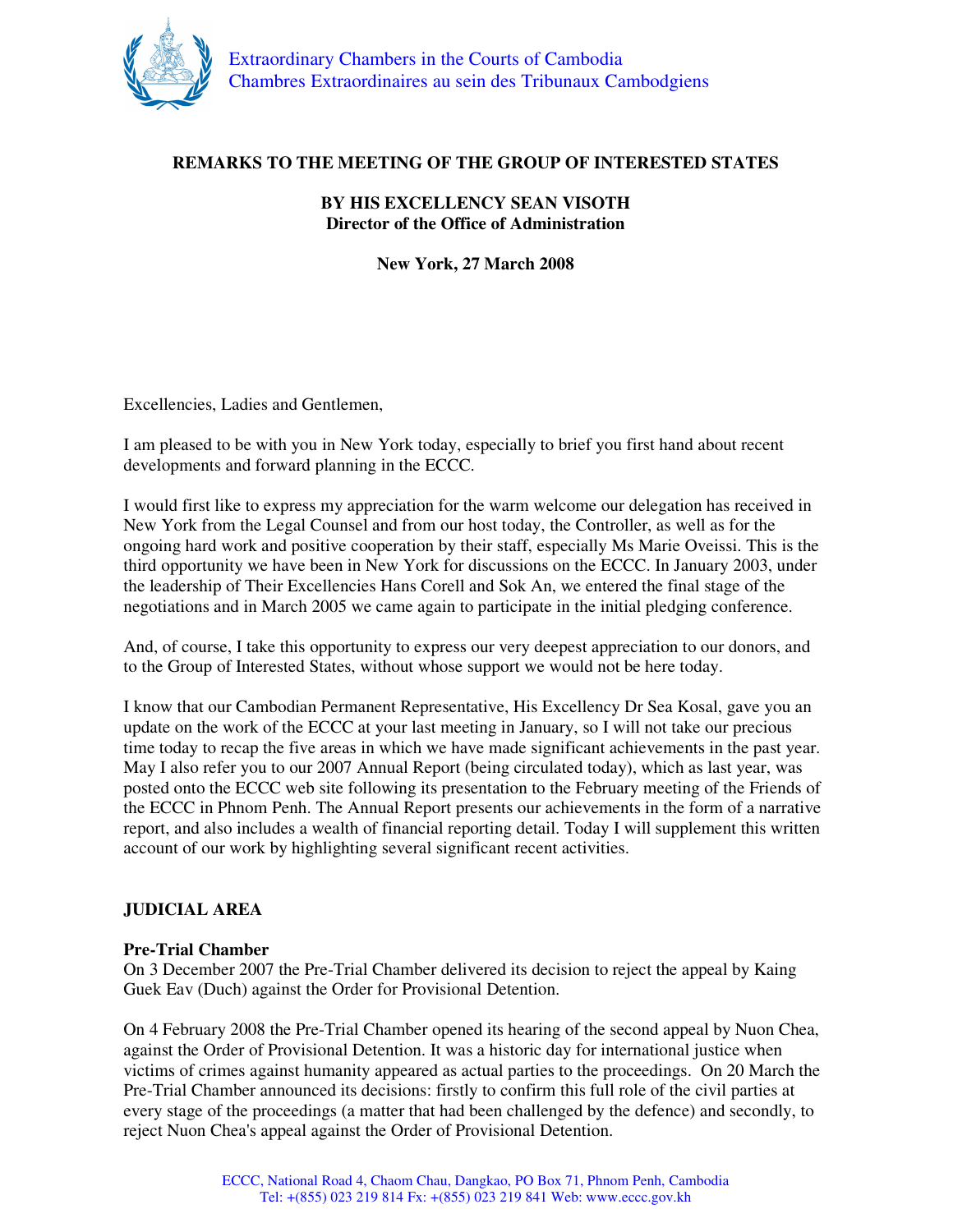The successful holding of two appeal hearings by the Pre-Trial Chamber confirms the readiness and capability of the ECCC in the area of physical preparations, premises, security and public affairs – 256 representatives of the international and national press covered the hearings, the judges decided to permit live radio and television broadcasts, and the public gallery of 510 seats was full with public from the city and countryside.

### **Plenary Session of Judicial Officers**

The 3<sup>rd</sup> Plenary Session of Judicial Officers was held from 28 January to 1 February 2008. The Plenary Session has the mandate to review and amend as necessary the Internal Rules and Practice Directions adopted by the Rules and Procedure Committee; and to decide on matters relating to the functioning of the ECCC proposed by the Judicial Administration Committee.

This plenary session was followed by a two-week judicial training session on reparation and international criminal law for all judges, organised in collaboration with International Centre for Transitional Justice and the East West Center. During May both national and international judges will go to The Hague for a training program organised by The Hague Forum, with sponsorship by the Netherlands Ministry of Foreign Affairs.

### **Co-Investigating Judges**

Some media attention was given to last month's series of activities by the Co-Investigating Judges as part of their ongoing judicial investigation into the Charged Person, Kaing Guek Eav. These included reconstructions at Choeung Ek and Tuol Sleng, involving the Charged Person and his Co-Lawyers, Civil Parties and their lawyers, and several witnesses. These reconstructions were followed by two days of "confrontations" (interviews by the judges involving all parties together). As stressed in the public notice, these activities are a routine part of judicial investigation under the civil law system.

In January the Co-Investigating Judges held two meetings in Pailin, one with local civilian, military and police officials and one with the general public. The intention of these meetings was to explain the work of the court, especially the judicial investigation, and to give an opportunity to local people, many of whom are former Khmer Rouge soldiers and cadres, to seek further clarification. This was followed up during February by an outreach team from Public Affairs Section visiting Malai, Sampov Lun and Phnom Prek districts of Banteay Meanchey, and holding a meeting with local officials in Samlot district of Battambang province. The team was well received in all these locations and such work will continue throughout the life of the court. Representatives of the Office of the Co-Investigating Judges, the Office of the Co-Prosecutors, and the Defence Support Section and Public Affairs have attended recent public forums organised by Center for Social Development, in distant parts of Cambodia, including Samraong, the capital of Oddar Meanchey, and in tomorrow in Rattanakiri.

Before leaving the judicial area, I would like to highlight the fact that at all stages – the preliminary investigation, the judicial investigation and the deliberations of the Pre-Trial Chamber, unanimity and a good and cooperative working atmosphere has been achieved between national and international judicial officers, also reflected in the Plenary Session and its two working committees, the Judicial Administration Committee and the Rules and Procedure Committee.

### **ADMINISTRATIVE AND FINANCIAL MATTERS**

#### **Personnel**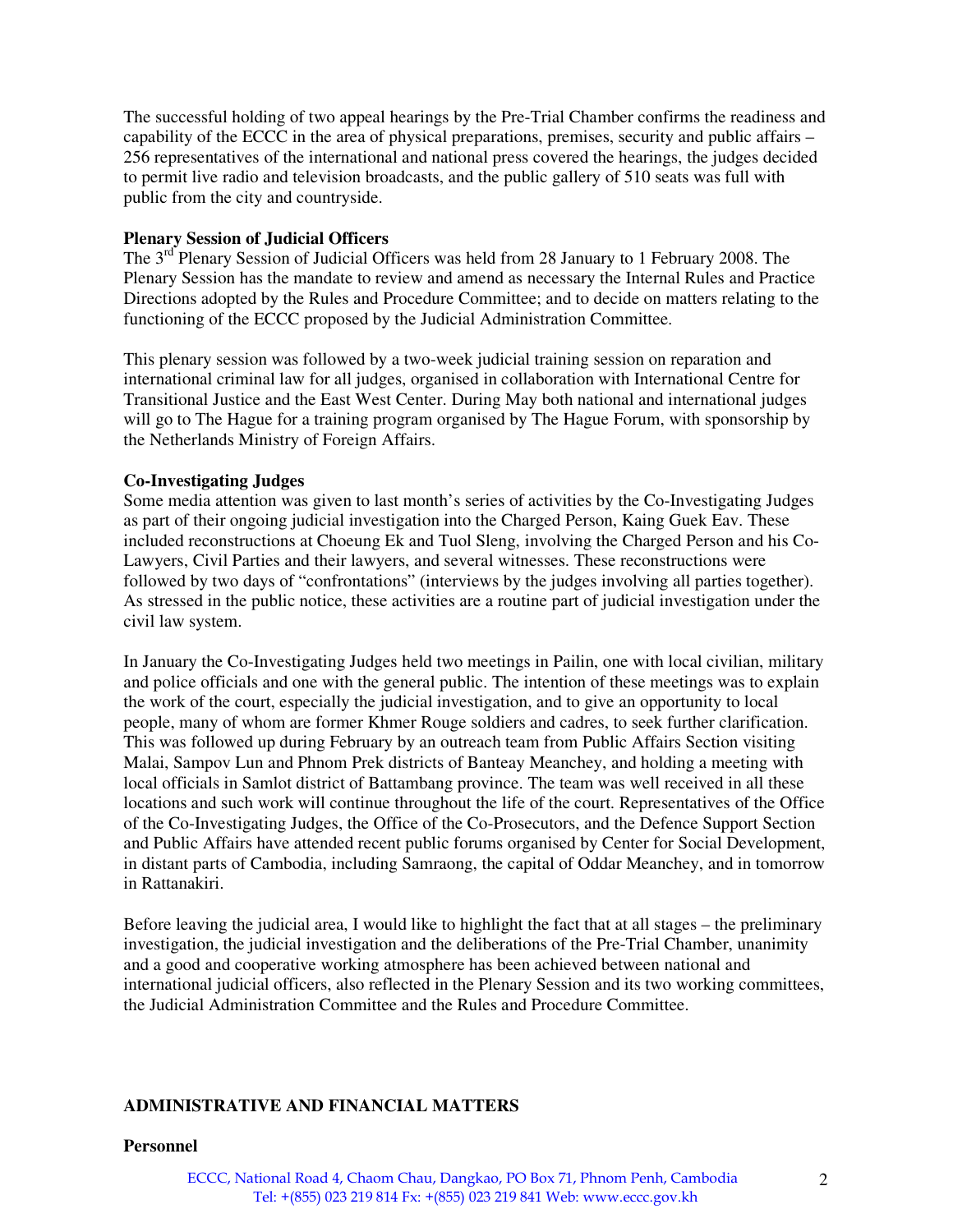The ECCC national staff now totals 243, with 15 national interns also on board.

You will no doubt wish to be apprised of the situation in the ECCC following the audits of early 2007. As Director of Administration let me say I have never resisted or rejected any of the proposals from the donors to address identified shortcomings. The full series of measures taken (including the two human resources management audits, revision of the personnel handbook, introduction and revision of the Code of Conduct, review and confirmation of the existing salary scale and job matching for national staff) is listed in the document "Summary of Audit and Management Assessments for the ECCC" handed out today.

Of particular significance is the final item listed under the National Component, namely the "ECCC Special Human Resources Management Review", conducted by Deloitte (India) on the commission of the Project Board. We are today circulating to you the Summary of this Review, as well as a press release issued yesterday in Phnom Penh by the four Members of the Project Board, stating:

"In conclusion the review was able to show that a robust Human Resource system has been developed to effectively support the judicial process and to minimize the risk of questionable practices occurring in the future. Promoting zero tolerance for non-compliance with the Code of Conduct will further improve the performance and strengthen the positive reputation of the ECCC."

You have my commitment that I will continue to work to ensure that we operate at the highest standards.

## **Victims Unit**

As mentioned above, one of the major innovations of the ECCC is the enhanced recognition of victims in its proceedings, as established in the Internal Rules. This reflects the commitment of the ECCC to its mandate of helping the Cambodian people pursue justice and national reconciliation, as stated in the Preamble to the Agreement between the United Nations and the Cambodian Government.

As a result of this decision by the judicial officers, much like the International Criminal Court, we have established a Victims Unit (within the previously allocated budget) as the central contact point between the ECCC and victims or their representatives. Between July 2006 and January 2008, the Court received more than 700 complaints and civil parties' applications.

To facilitate the work of the Victims Unit and Public Affairs, the national component of the ECCC has recently rented premises in the centre of Phnom Penh.

### **Court Management**

We welcome the recent appointment of Mr Tarik Abdulhak as Senior Court Management Officer. We well know Mr Abdulhak's capacity and experience from his consultancy with us last year, and we are confident that his ongoing and now permanent assistance will help us to strengthen this vital "engine room" for the court.

A major push has been made on the process of Interpreters and Translators recruitment. In December 2007 the ECCC sent representatives to visit various universities and institutions in Phnom Penh to meet with students and lecturers in order to advertise the vacancies at the ECCC for Translators and Interpreters -- a campaign that led to around 130 applications. We would like to remind you that the language expert recommended that the number of interpreters and translators in